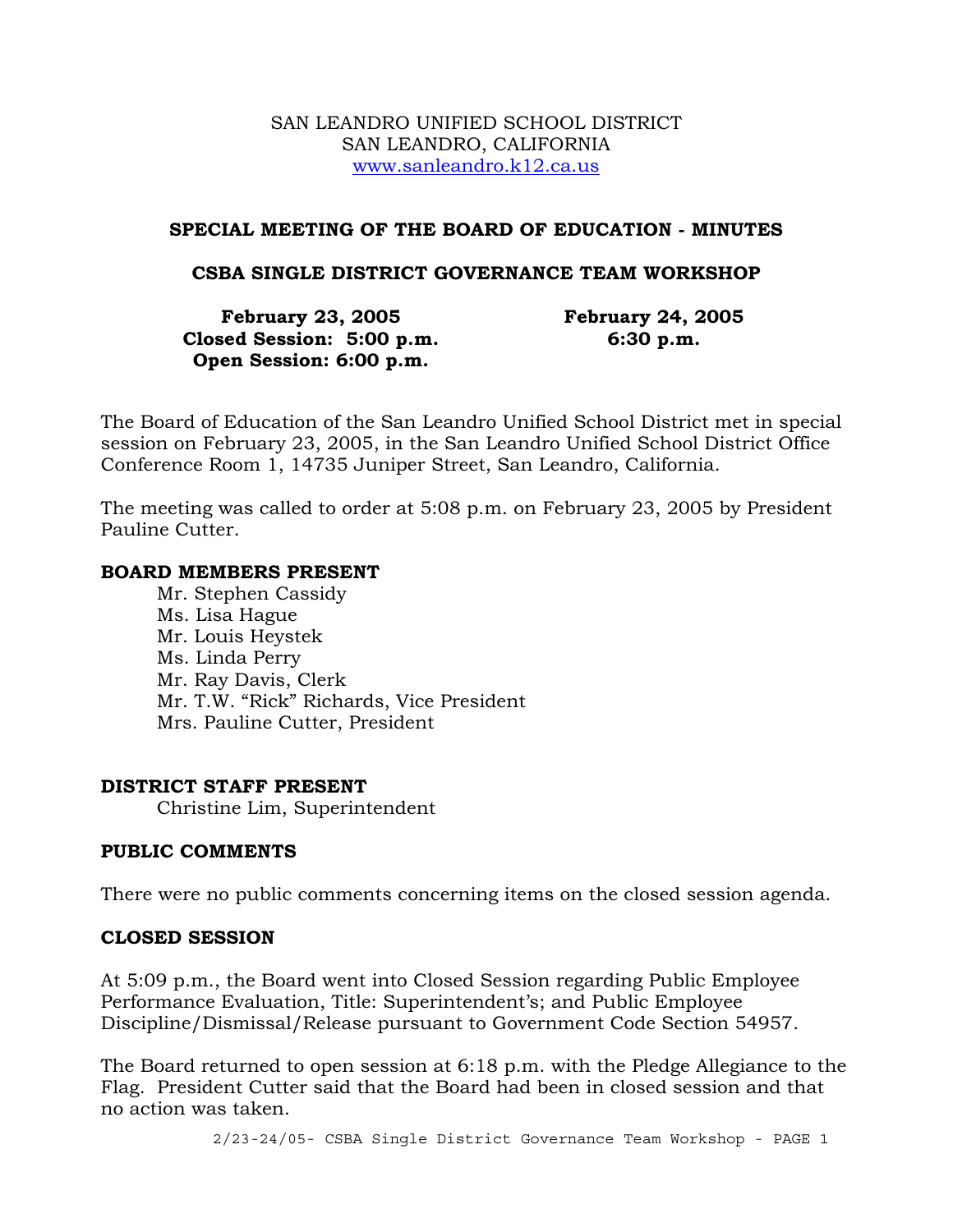The Board took at break at 6:18 p.m.

The Board returned to open session at 6:40 p.m. **DISCUSSION** 

# **California School Boards Association Facilitate Discussion of Governance Issues**

California School Boards Association consultant, Molly McGee Hewitt facilitated a two-day discussion of Governance Issues focusing on team building and ways to develop an effective Governance Team by identifying strategies, protocols, and methods to improve the efficiency and effectiveness of the Governance Team.

#### **PUBLIC TESTIMONY ON NON-AGENDA ITEMS**

None

#### **BOARD MEMBER COMMENTS**

None

The meeting was recessed at 9:35 p.m. to continue on February 24, 2005 at 6:30 p.m.

# **February 24, 2005**

The meeting was reconvened at 6:35 p.m. on February 24, 2005 by President Pauline Cutter noting that this was a continuance of the February 23, 2005 meeting on California School Boards Association Facilitated Discussion of Governance Issues.

#### **BOARD MEMBERS PRESENT**

Mr. Stephen Cassidy Ms. Lisa Hague Mr. Louis Heytsek Ms. Linda Perry Mr. Ray Davis, Clerk Mr. T.W. "Rick" Richards, Vice President Mrs. Pauline Cutter, President

#### **DISTRICT STAFF PRESENT**

Christine Lim, Superintendent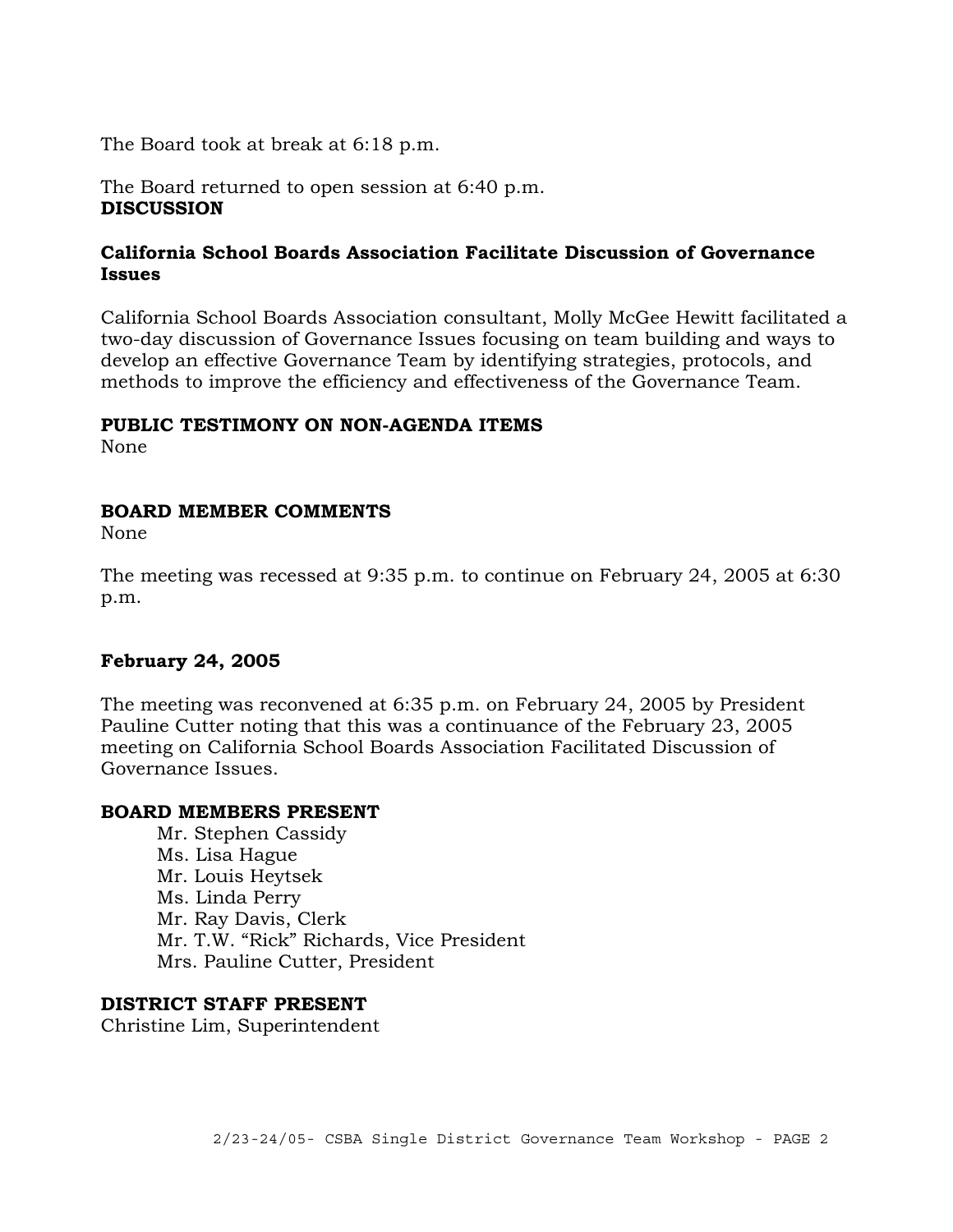### **PUBLIC COMMENTS**

Bruce Colby, Business Manager, on behalf of the San Leandro Unified School District Management Association (SLUSDMA), commended the Board for participating in the California School Boards Association Facilitated Discussion of Governance Issues.

He said that during these challenging times in public education in the state of California, the governing Board had the challenging task of setting the course to achieve the District's goals and objectives, where a dedicated administrative team, committed to the education process and serving the needs of all the students in San Leandro, had the task of making it happen.

He added that SLUSDMA was looking forward to working with the Board in a positive, collaborative relationship to insure that San Leandro students, parents, staff, and community were well served, and thanked the Board for their commitment to children and to the education process.

# **California School Boards Association Facilitated Discussion of Governance Issues**

California School Boards' Association consultant, Molly McGee Hewitt, continued the facilitated discussion of Governance Issues from February 23, 2005 focusing on the Board and Superintendent Protocols (Rules of Operation), and the roles and responsibilities of the Board and Superintendent of the District.

Following the discussion and at the end of the workshop, Ms. McGee-Hewitt summed up her observations, reviewed her recommendations and next steps.

She suggested that each Board member look at the *Working Styles Questionnaire*  in the notebook which would help each of the members understand each other.

Ms. McGee-Hewitt felt that combined each Board member had very high levels of education, and passion for the school; many of them had already made significant time and resource commitments to the District over a long period of time; some were embarking on that journey as a new Board member; and some had greater knowledge of the superintendent and a different relationship than others.

She said that while there was progress made, she felt that there still appeared to be issues involving communication and interpersonal relations. She hoped that the Board would seriously think about the discussions and what was said and hoped that the follow up report would be of value to them.

Recommendations included scheduling a preliminary self-assessment in the spring and when and if she was in the area, she would be happy to facilitate a discussion around evaluation, review of the governance standards, and moving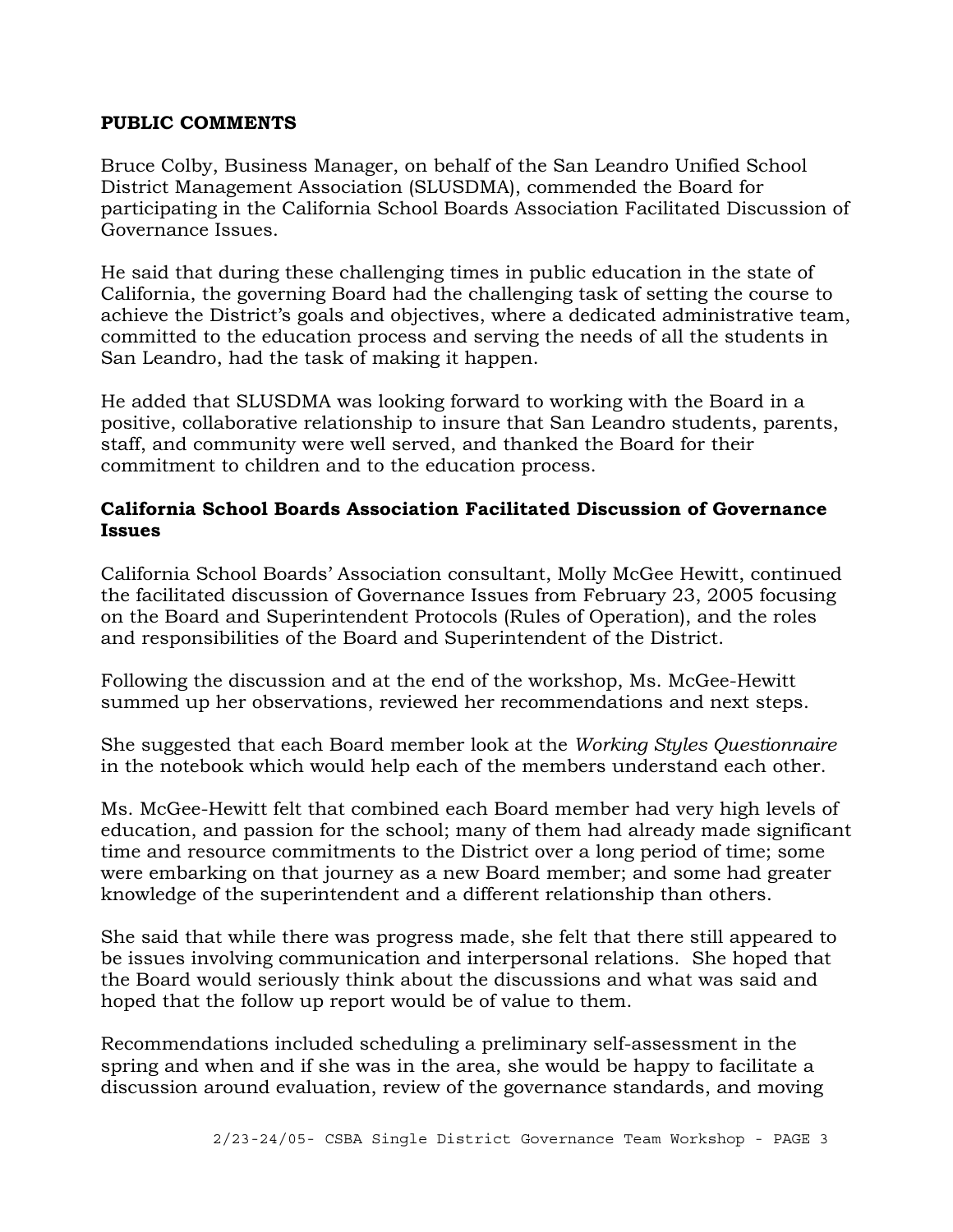ahead to the next step. She would like to see them spend more in study sessions and workshops together as opposed to just regular meetings.

In response to Mr. Heystek, Ms. McGee-Hewitt said that she would try to have a draft of the protocols with the changes discussed, along with recommendations and additional resources by the 15th March. She asked that the Board place the protocols on the second meeting in March, discuss them, and then send them to the Policy Committee for review and recommendations. A complaint inquiry form, how to keep track of some of the issues discussed, and her calendar to help schedule the spring workshop would also be included.

She also would like to see the Board agendize the District's Mission, Vision and Goals, and have a Board workshop study session or "Topic Specific Only Meeting" to review the Board's goals (not in closed session) and the Superintendent's goals (in closed session) for the year.

# **PUBLIC TESTIMONY ON NON-AGENDA ITEMS**

It was the consensus of the Board to meet with Garry Mathiason, in closed session, on Thursday, March 17 for one hour from 5-6 p.m.

# **BOARD MEMBER COMMENTS**

- Mr. Cassidy mentioned reading that the San Leandro police chief was recommending the elimination of one SRO position and he requested that the Superintendent, as part of the Superintendent's report for March 1, update the Board on the City Council Finance Committee meeting and any conversations she may have had with the City. He would also like an update on the Governor's budget.
- Mrs. Cutter reported that she received a letter from Johan Klehs requesting to meet with the Board to discuss the Governor's proposal and cuts and she would be polling the Board to see if there was interest.
- Mr. Davis said that he would be out of until March 1, 2005.